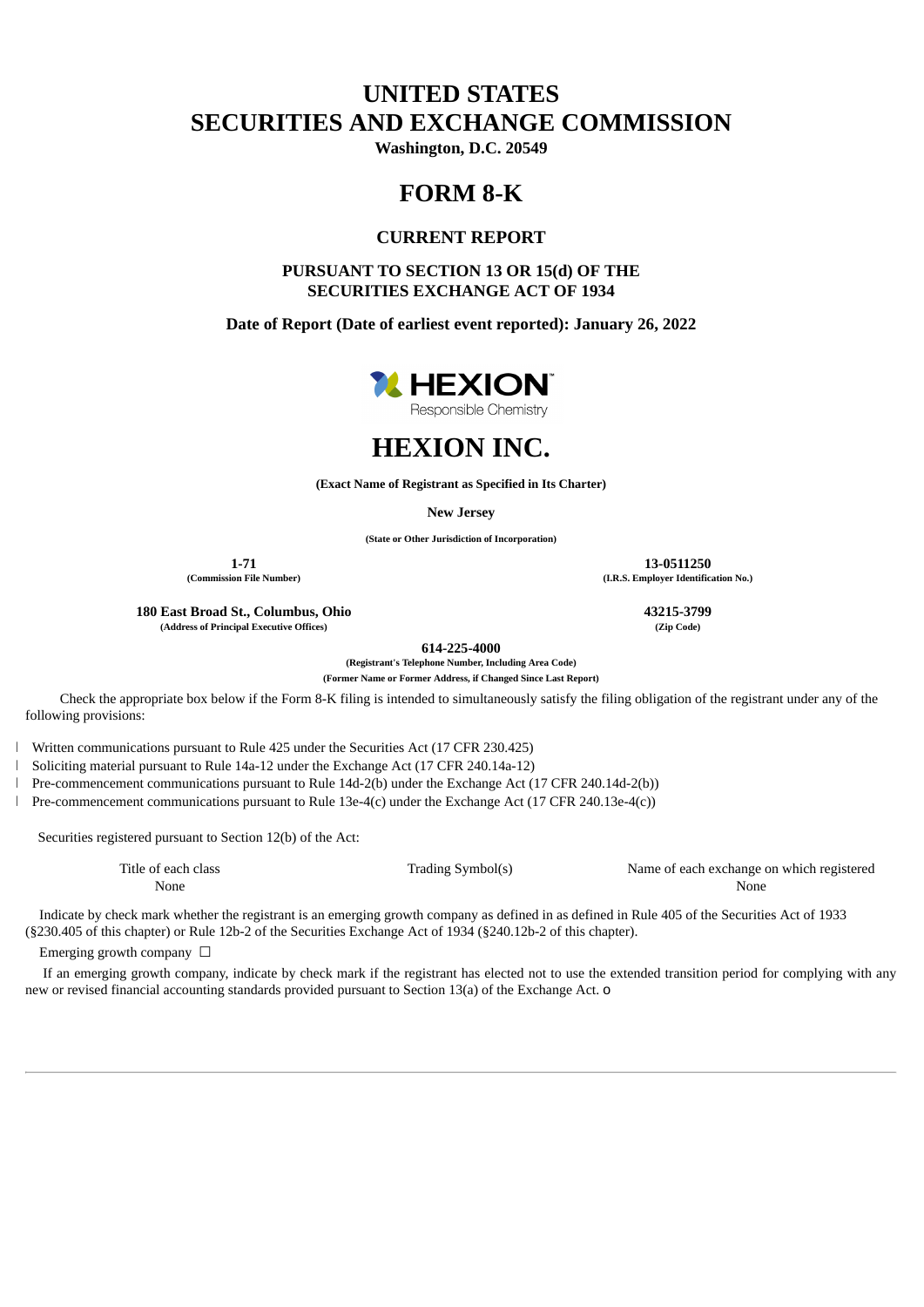### **Item 2.02 Results of Operations and Financial Condition**

On January 26, 2022, Hexion Inc. issued a news release announcing its preliminary results for its 2021 continuing operations. A copy of the news release is furnished as Exhibit 99.1 to this current report.

## **Item 9.01 Exhibits**

(d) Exhibits

| <b>Exhibit No.</b> | <b>Description</b>                                                                                                     |
|--------------------|------------------------------------------------------------------------------------------------------------------------|
| 99.1               | News Release dated January, 26 2022 titled "Hexion Inc. Announces Preliminary 2021 Results from Continuing Operations" |
| 104                | Cover Page Interactive Data File, formatted in Inline XBRL and included as Exhibit 101.                                |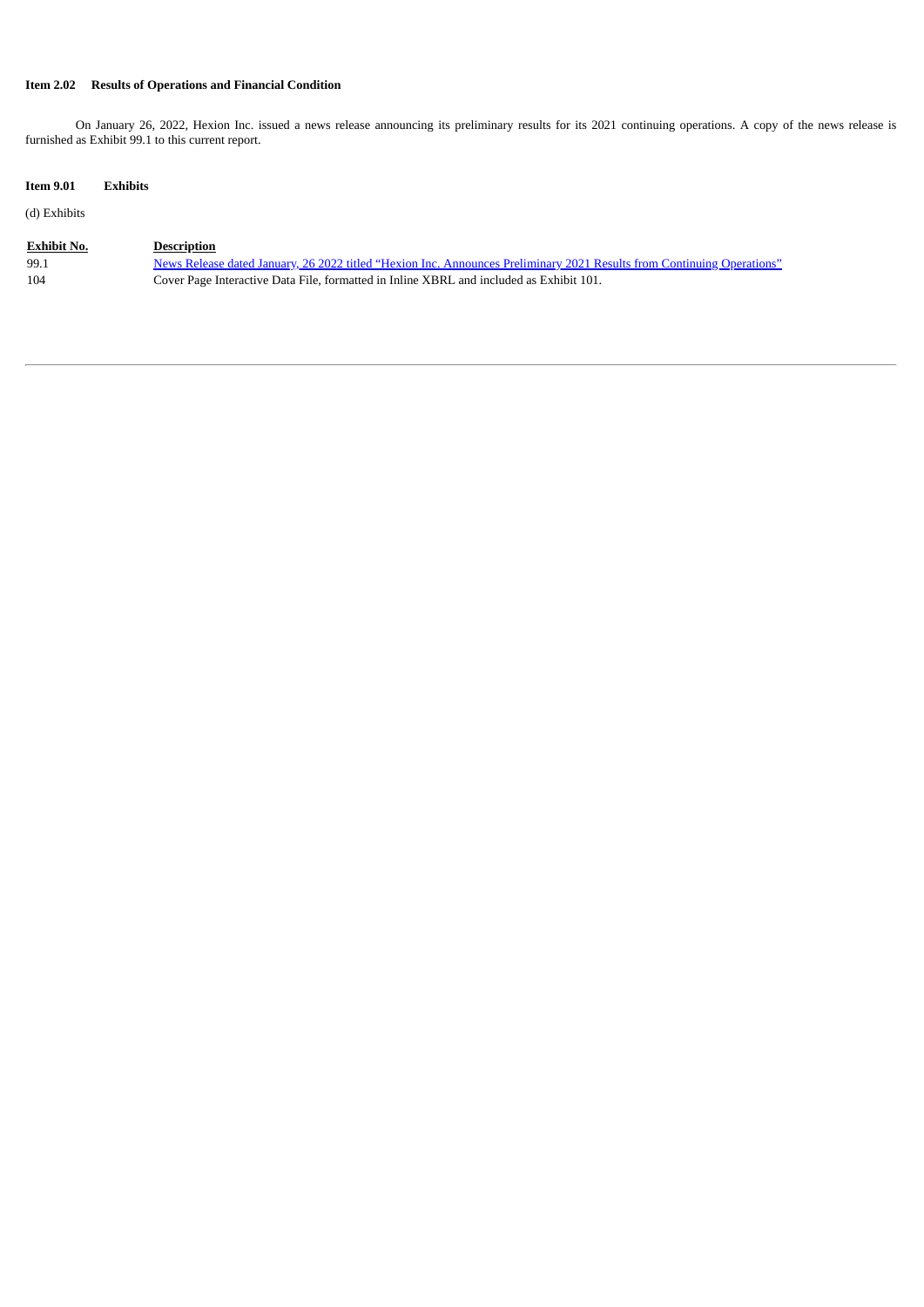#### **SIGNATURE**

Pursuant to the requirements of the Securities Exchange Act of 1934, the Registrant has duly caused this report to be signed on its behalf by the undersigned thereunto duly authorized.

HEXION INC.

Date: January 27, 2022 <br>
January 27, 2022 <br>
January 27, 2022 <br>
January 27, 2022 <br>
January 27, 2022 <br>
January 27, 2022 <br>
January 27, 2022 <br>
January 27, 2022 <br>
January 28, 2023 <br>
January 28, 2023 <br>
January 28, 2023 <br>
January

George F. Knight

Executive Vice President, Chief Financial Officer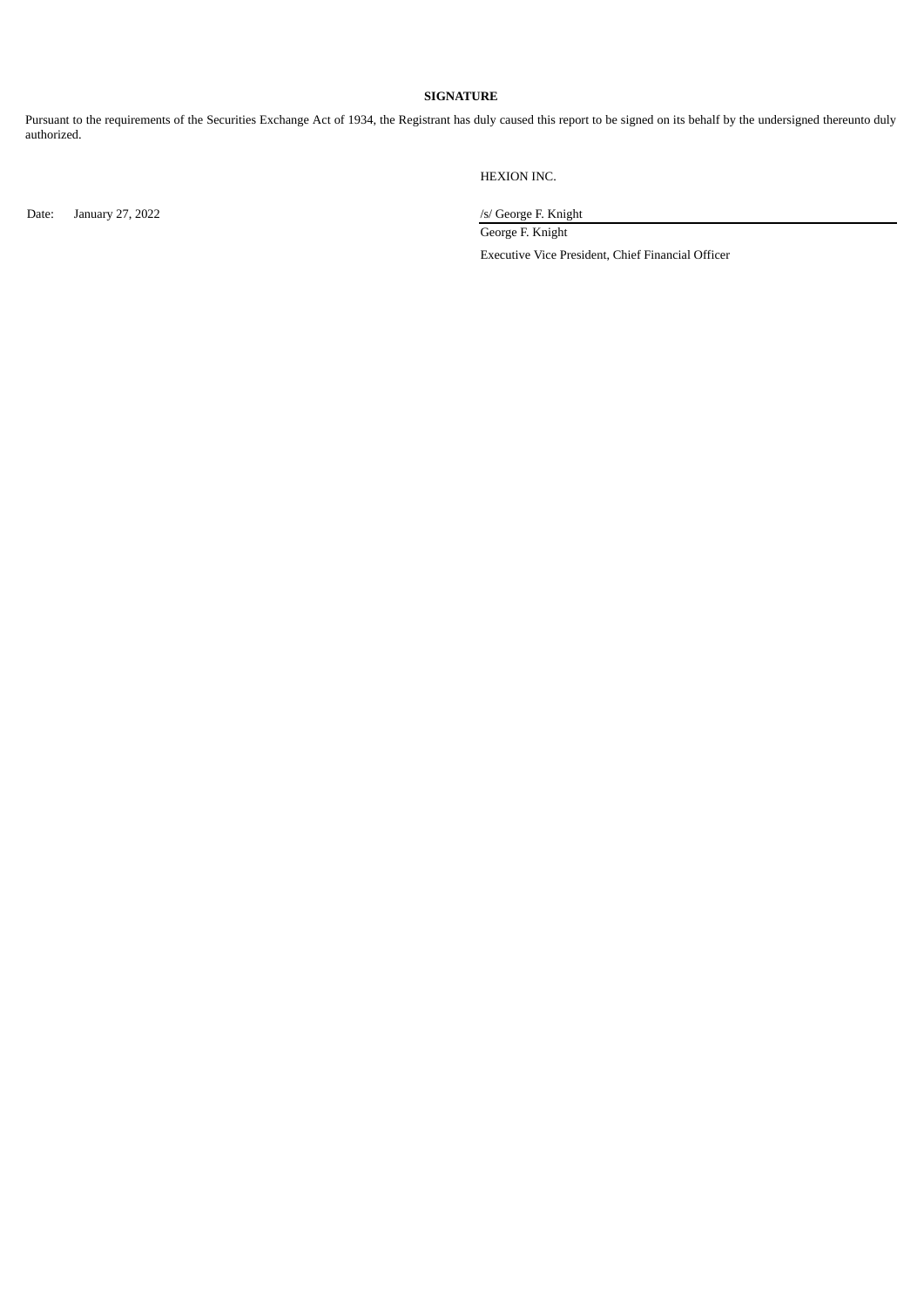<span id="page-3-0"></span>

**Hexion Inc.** 180 East Broad Street Columbus, OH 43215 hexion.com

## NEWS RELEASE

#### **FOR IMMEDIATE RELEASE**

#### **Hexion Inc. Announces Preliminary 2021 Results from Continuing Operations**

COLUMBUS, Ohio - (January 26, 2022) - Hexion Inc. ("Hexion" or the "Company") today announced preliminary unaudited results for the year ended December 31, 2021.

As previously announced, on November 24, 2021, Hexion entered into a definitive agreement to sell its epoxy-based Coatings and Composite businesses (the "Transaction"), which includes the epoxy specialty resins and base epoxy resins and intermediates product lines (together, the "Epoxy Business"). The Epoxy Business was formerly included in the Company's Coatings & Composites reportable segment. As of December 31, 2021, Hexion reclassified its Epoxy Business as held for sale on the Consolidated Balance Sheets and will report its results of operations for the year ended December 31, 2021 and all comparable periods as "Income (loss) from discontinued operations, net of taxes" on the Consolidated Statements of Operations. Following completion of the Transaction, Hexion's continuing operations will consist of the Company's existing Adhesives Segment and its Versatic™ Acids and Derivatives product lines.

For 2021, the Company expects to report net sales from continuing operations of approximately \$1.9 billion, operating income from continuing operations of \$32 million to \$42 million, Segment EBITDA of \$250 million to \$260 million and Pro Forma Segment EBITDA of \$260 million to \$280 million. Segment EBITDA and Pro Forma Segment EBITDA are non-GAAP financial measures and are defined and reconciled to operating income from continuing operations later in this release.

"2021 was a transformational year for Hexion," said Craig Rogerson, Chairman, President and Chief Executive Officer. "We saw a strong performance in our Adhesives business reflecting increasing demand from residential housing construction starts and solid gains in our formaldehyde business, as well as a five percent increase in our Performance Materials volumes, in 2021. In addition, we've taken actions to strategically optimize our portfolio and position the Company for future success through the sale of our Phenolic Specialty Resins and European Forest Products business in April 2021 and the announced sale of our Epoxy Business."

Mr. Rogerson added: "As part of our ongoing commitment to drive shareholder value, we remain focused on successfully completing the pending sale of our Epoxy Business and the pending acquisition of the balance of the Company by affiliates of American Securities LLC. Looking ahead to the first quarter of 2022, we expect continued strength in our Adhesives business reflecting residential construction demand, as well as solid demand for architectural coatings to support overall segment growth in the coming year. We believe we are well-positioned for growth in 2022 and going forward."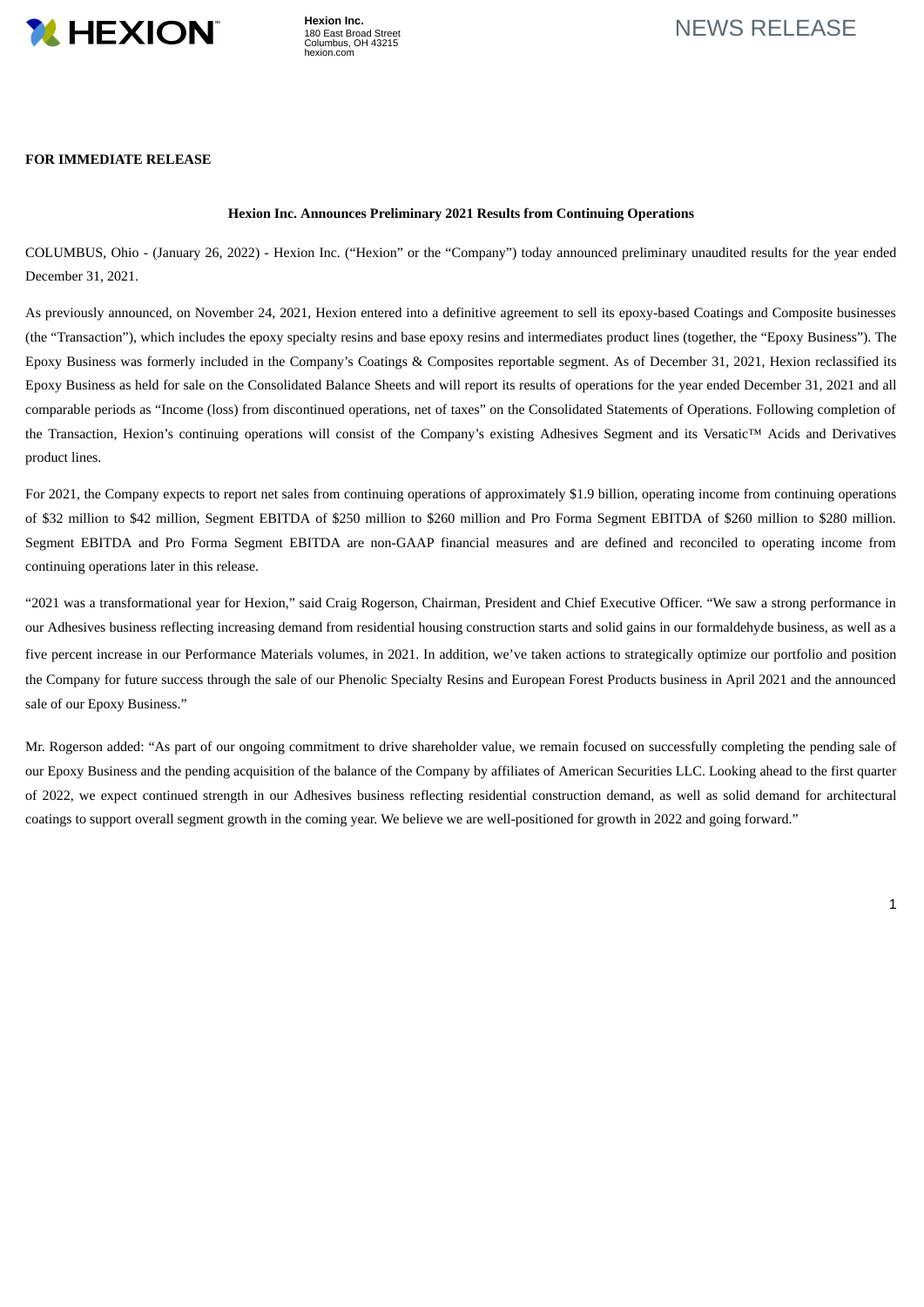The data presented in this press release reflects our preliminary estimated unaudited financial results for the year ended December 31, 2021, based upon information available to us as of the date of this announcement. This data is not a comprehensive statement of our financial results for the year ended December 31, 2021, and our actual results may differ materially from this preliminary estimated data. While we currently expect our results for the year ended December 31, 2021 to be within the ranges set forth above, the audit of our financial statements for the year ended December 31, 2021 has not been completed. During the preparation of our financial statements and the completion of the audit for the year ended December 31, 2021, additional adjustments to the preliminary estimated financial information presented above may be identified and could lead to our actual financial results materially differing from those presented.

Hexion plans to issue a more detailed press release regarding its fiscal year 2021 results, and will file its Annual Report on Form 10-K for the period ended December 31, 2021, in March, with an accompanying investor conference call to follow shortly thereafter.

#### **Non-U.S. GAAP Measures**

#### *Segment EBITDA*

Segment EBITDA (earnings before interest, income taxes, depreciation and amortization) is defined as EBITDA adjusted to exclude certain non-cash and other expenses that we view as not reflective of underlying business performance. Segment EBITDA is an important measure used by the Company's senior management and board of directors to evaluate operating results and allocate capital resources among segments. Segment EBITDA should not be considered a substitute for net income (loss) or other results reported in accordance with U.S. GAAP. Segment EBITDA may not be comparable to similarly titled measures reported by other companies.

#### *Pro Forma Segment EBITDA*

Pro Forma Segment EBITDA is defined in our debt instruments as Segment EBITDA adjusted for the expected future cost savings from business optimization programs or other programs which are permitted add backs under the Company's debt instruments. The Company believes that including the supplemental adjustments that are made to calculate Pro Forma Segment EBITDA provides additional information to investors about the Company's ability to comply with its financial covenants and to obtain additional debt in the future. Pro Forma Segment EBITDA are not defined terms under U.S. GAAP. Pro Forma Segment EBITDA is not a measure of financial condition, liquidity or profitability, and should not be considered as an alternative to net income determined in accordance with U.S. GAAP or operating cash flows determined in accordance with U.S. GAAP. Additionally, Pro Forma Segment EBITDA is not intended to be a measure of free cash flow for management's discretionary use, as it does not take into account certain items such as interest and principal payments on our indebtedness, depreciation and amortization expense (because the Company uses capital assets, depreciation and amortization expense is a necessary element of our costs and ability to generate revenue), working capital needs, tax payments (because the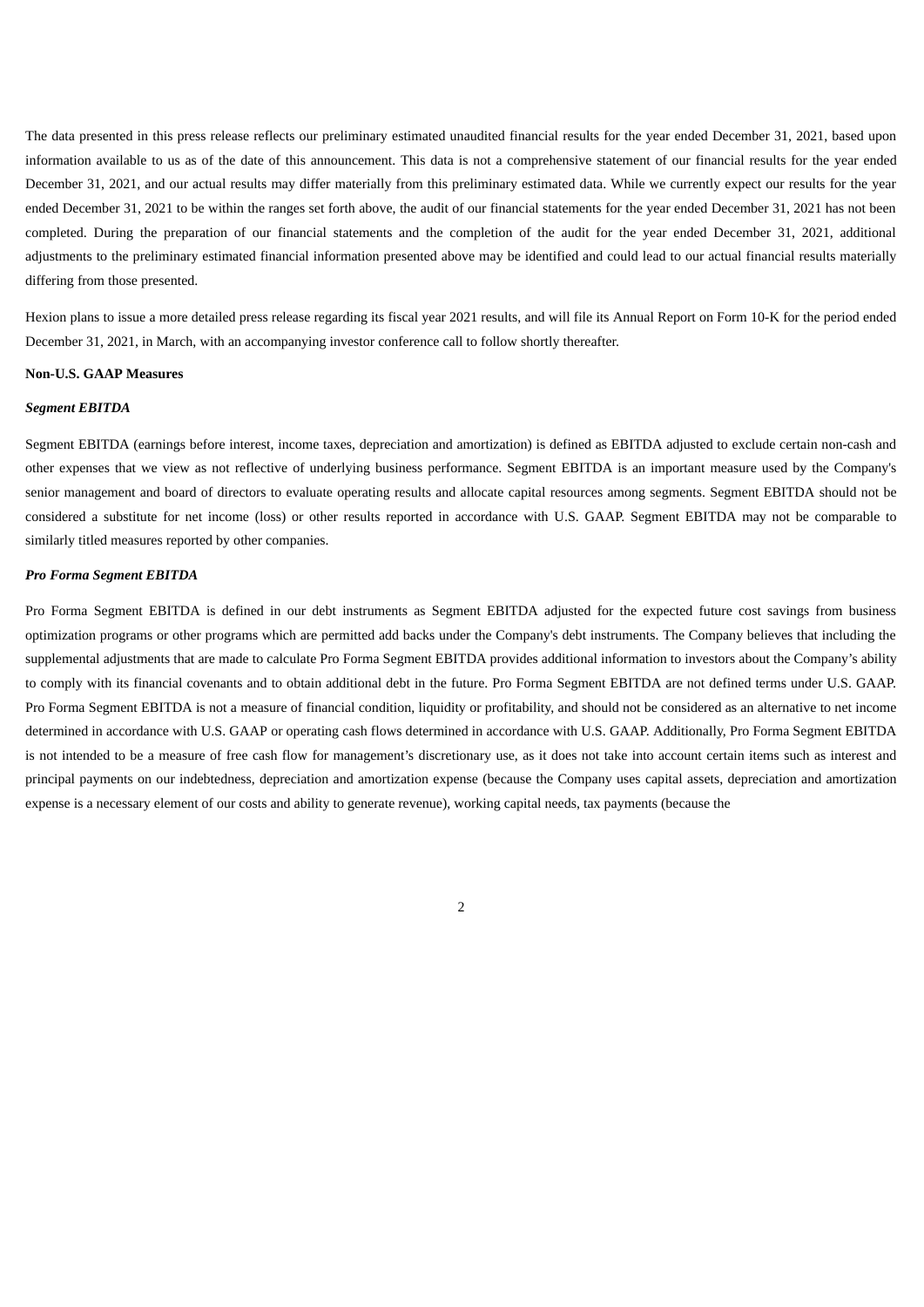payment of taxes is part of our operations, it is a necessary element of our costs and ability to operate), non-recurring expenses and capital expenditures.

#### **Forward Looking Statements**

Certain statements in this press release are forward-looking statements within the meaning of and made pursuant to the safe harbor provisions of Section 27A of the Securities Act of 1933, as amended, and Section 21E of the Securities Exchange Act of 1934, as amended. In addition, our management may from time to time make oral forward-looking statements. All statements, other than statements of historical facts, are forward-looking statements. Forwardlooking statements may be identified by the words "believe," "expect," "anticipate," "project," "might," "plan," "estimate," "may," "will," "could," "should," "seek" or "intend" and similar expressions. Forward-looking statements reflect our current expectations and assumptions regarding our business, the economy and other future events and conditions and are based on currently available financial, economic and competitive data and our current business plans. Actual results could vary materially depending on risks and uncertainties that may affect our operations, markets, services, prices and other factors as discussed in the Risk Factors section of our filings with the Securities and Exchange Commission (the "SEC"). While we believe our assumptions are reasonable, we caution you against relying on any forward-looking statements as it is very difficult to predict the impact of known factors, and it is impossible for us to anticipate all factors that could affect our actual results. Important factors that could cause actual results to differ materially from those in the forward-looking statements include, but are not limited to, a weakening of global economic and financial conditions, interruptions in the supply of or increased cost of raw materials, the loss of, or difficulties with the further realization of, cost savings in connection with our strategic initiatives, the impact of our indebtedness, our failure to comply with financial covenants under our credit facilities or other debt, pricing actions by our competitors that could affect our operating margins, changes in governmental regulations and related compliance and litigation costs and the other factors listed in the Risk Factors section of our SEC filings. For a more detailed discussion of these and other risk factors, see the Risk Factors section of our most recent filings made with the SEC. All forward-looking statements are expressly qualified in their entirety by this cautionary notice. The forward-looking statements made by us speak only as of the date on which they are made. Factors or events that could cause our actual results to differ may emerge from time to time. We undertake no obligation to publicly update or revise any forward-looking statement as a result of new information, future events or otherwise, except as otherwise required by law.

3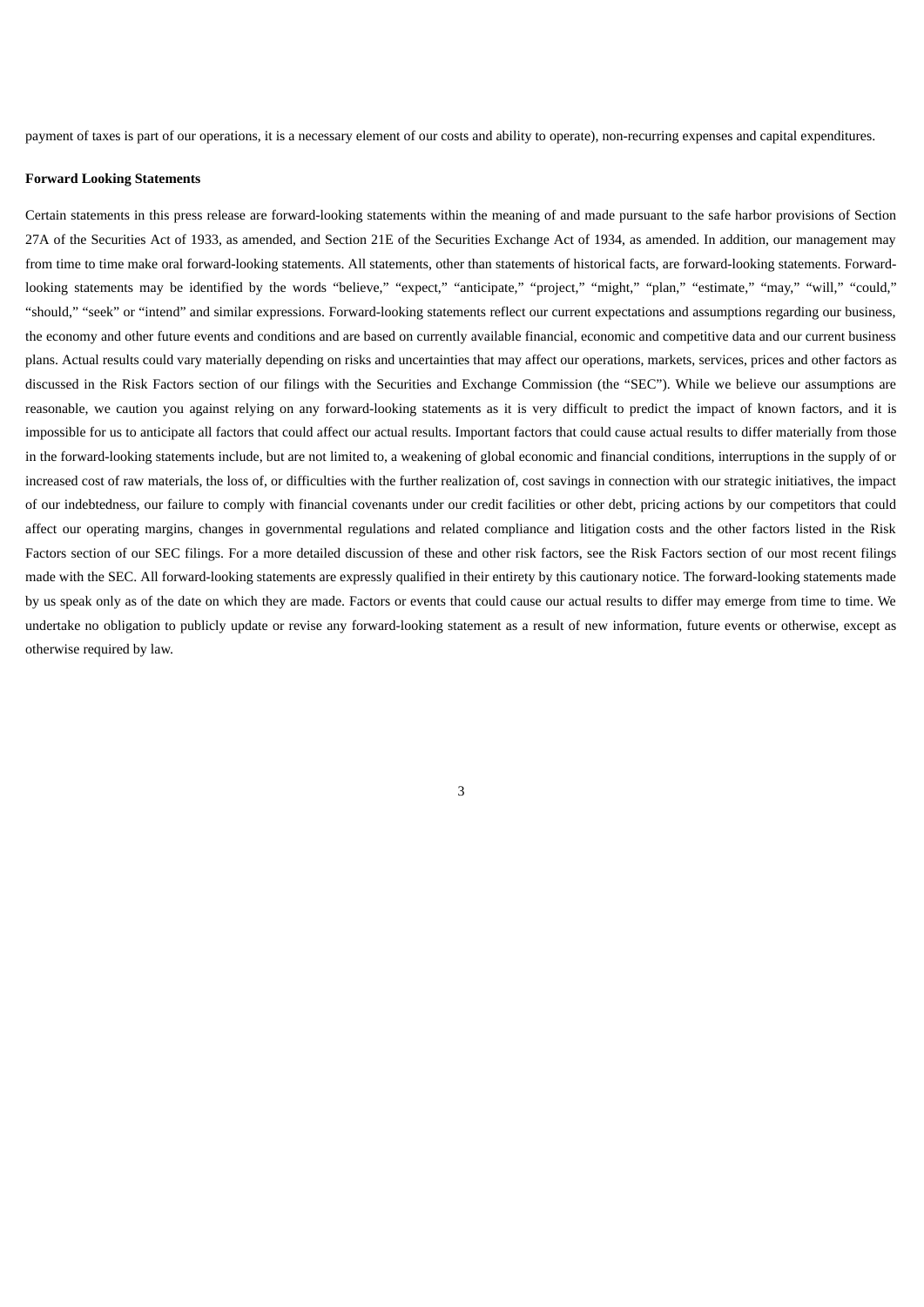### **About the Company**

Based in Columbus, Ohio, Hexion is a global leader in thermoset resins. Hexion serves the global adhesive, coatings, and industrial markets through a broad range of thermoset technologies, specialty products and technical support for customers in a diverse range of applications and industries. Additional information about Hexion and its products is available at www.hexion.com

4

**Media and Investor Contact:**

John Kompa +1 614-225-2223 john.kompa@hexion.com